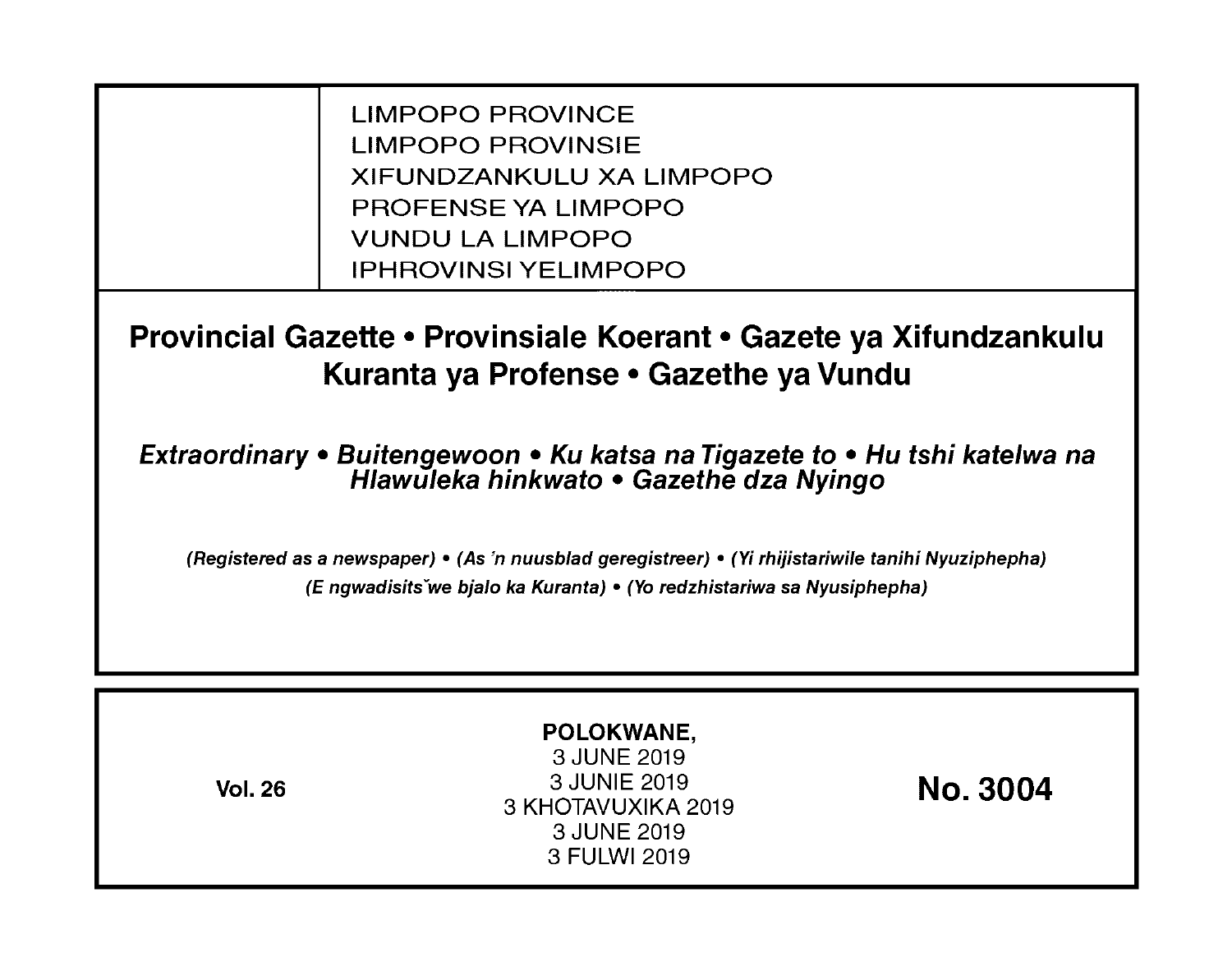## **CONTENTS**

|    |                                                                                                                | Gazette<br>No. | Page<br>No. |
|----|----------------------------------------------------------------------------------------------------------------|----------------|-------------|
|    | <b>GENERAL NOTICES • ALGEMENE KENNISGEWINGS</b>                                                                |                |             |
| 65 | National Road Traffic Act (93/1996): Registration of vehicle testing station: Suecoll Private Testing Station, | 3004           |             |